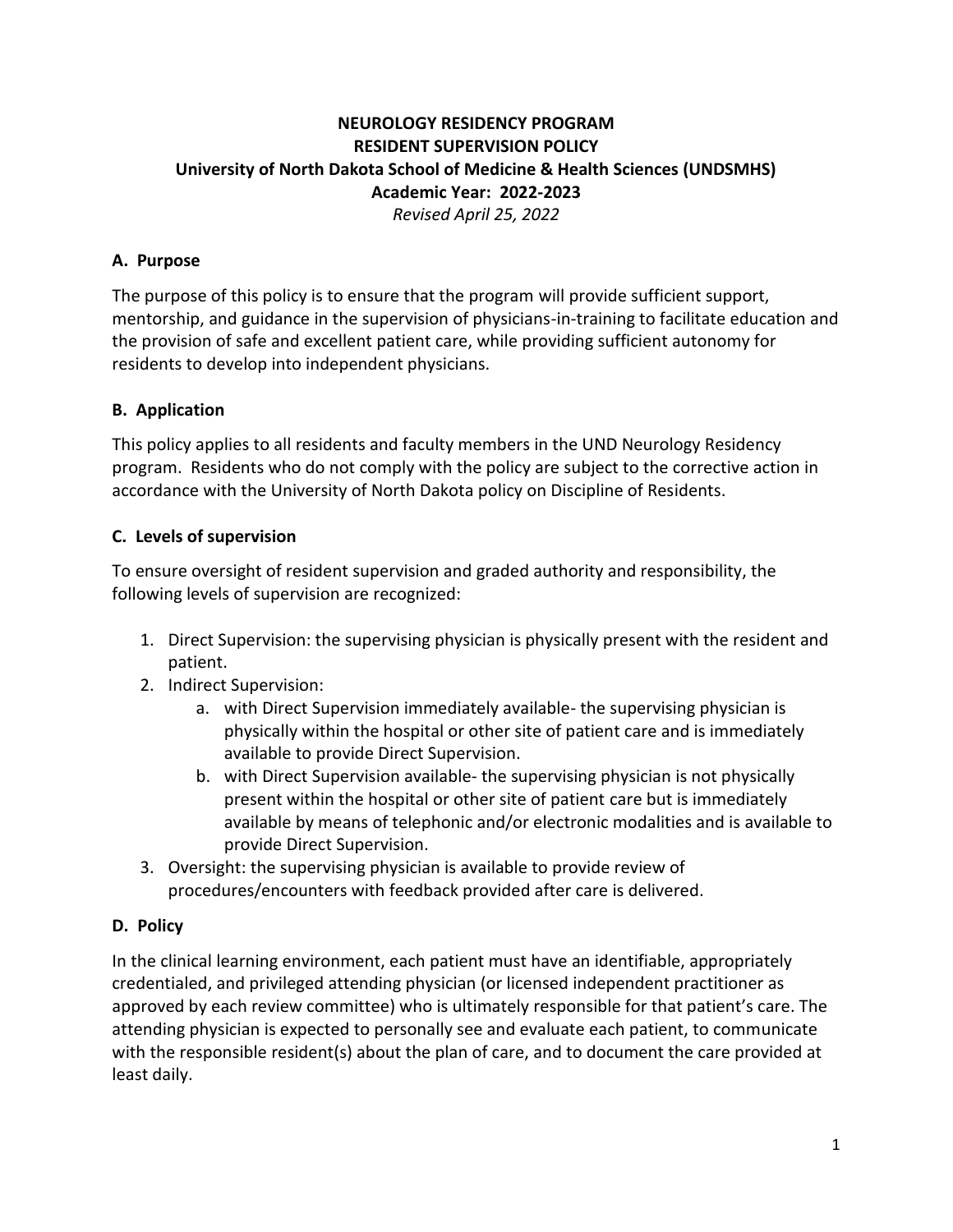- 1. Progressive authority and responsibility:
	- a. The privilege of progressive authority and responsibility, conditional independence, and a supervisory role in patient care delegated to each resident will be assigned by the program director and faculty members.
	- b. The program director will evaluate each resident's abilities based on specific criteria, guided by the Neurology milestones.
	- c. Faculty members functioning as supervising physicians will delegate portions of care to residents, based on the needs of the patient and the skill of the residents.
	- d. Senior residents will serve in a supervisory role of junior residents in recognition of their progress toward independence, based on the needs of each patient and the skills of the individual resident.
	- e. Patient management competencies for which indirect supervision is allowed (PGY-1):
		- 1. Evaluation and management of patients admitted to the hospital, including initial history and physical examination, and formulation and implementation of indicated diagnostic tests and treatment plan
		- 2. Transfer of patients between hospital units or hospitals
		- 3. Discharge of patients from the hospital
		- 4. Interpretation of laboratory results
		- 5. Interpretation of radiographs
		- 6. Consultation of appropriate inpatient services
	- f. Procedural competencies for which indirect supervision is allowed (PGY-1):
		- 1. Performance of basic venous access procedures, including establishing intravenous access
		- 2. Placement and removal of nasogastric tubes and Foley catheters
		- 3. Arterial puncture for blood gases
	- g. Patient management competencies for which direct supervision (PGY-1) is required until competency is demonstrated:
		- 1. Initial evaluation and management of patients in urgent or emergent situations, including urgent consultations, and emergency department consultations
		- 2. Evaluation and management of critically ill patients in the intensive care unit, including the conduct of monitoring, and orders for medications, testing, and other treatments
		- 3. Management of patients in cardiac or respiratory arrest
	- h. PGY-1 and PGY-2 residents will be supervised with indirect or direct supervision immediately available for the care of patients for initial admission, ongoing hospital care and discharge under the supervision of a senior resident (PGY-3 to PGY-4) and/or attending.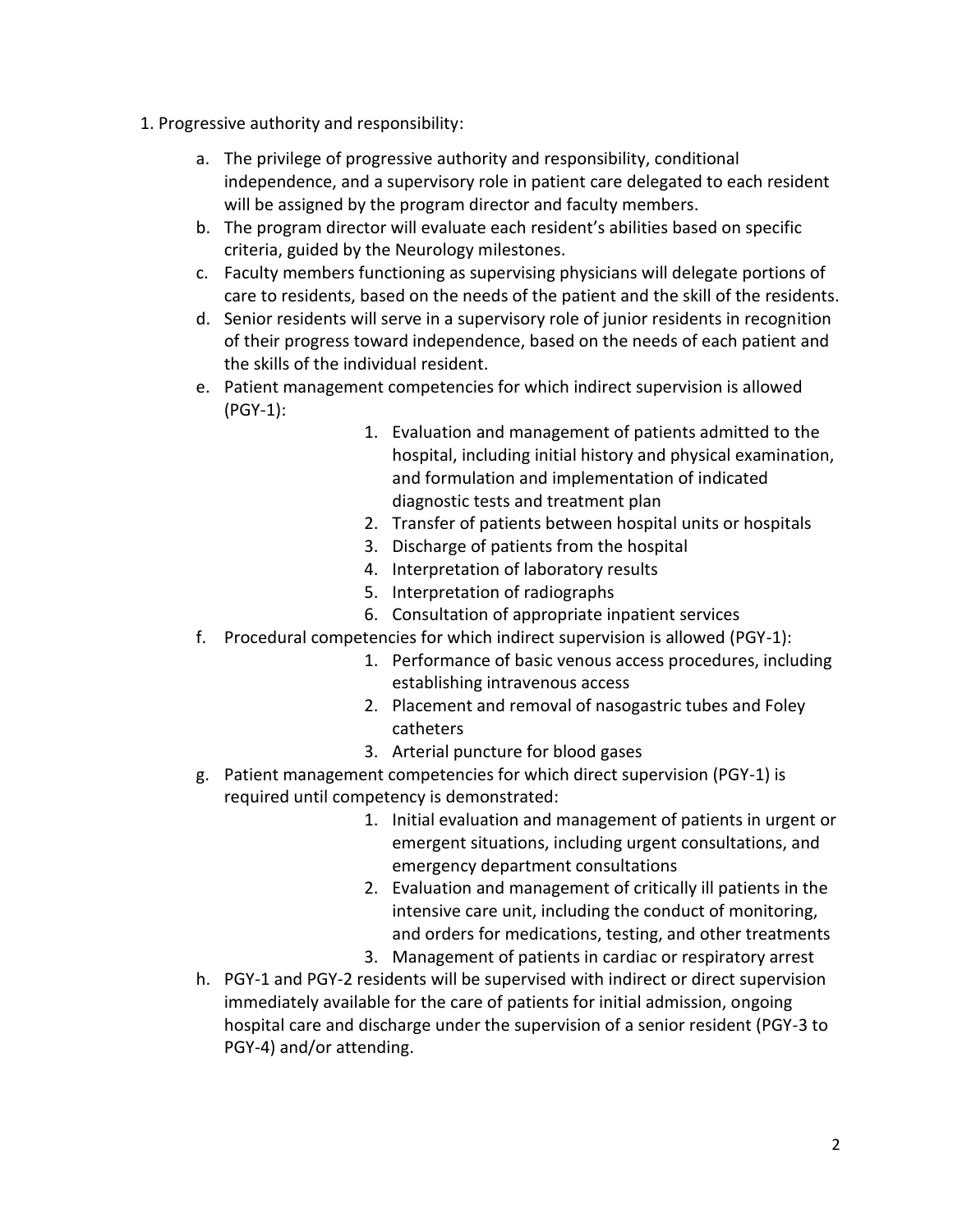- i. PGY-2 thru PGY-4 residents will have direct or indirect supervision depending on their competency level for their year of training based on the Neurology milestones and the level of comfort of supervising attending physician.
- j. In the outpatient setting all general and subspecialty rotations, the resident will be expected to perform the initial evaluation of as many patients as deemed appropriate for the level of training and competency.
- k. In the outpatient setting the resident will be expected to develop a treatment plan and discuss it with the attending, who will be expected to see the patient and confirm or modify the residents plan through a discussion with the resident.
- l. In the inpatient setting, the resident will be expected to initially evaluate the patient and develop a treatment plan. The attending physician will be expected to consult with the resident, discuss the resident's assessment and plan and confirm or modify the plan based on his own exam and imaging evaluations. The attending physician will be expected to see and examine each patient under his/her care.
- m. The residents will be supervised in such a way that they assume progressively increasing responsibility, including that for teaching and supervising junior residents, according to their level of training:
	- 1. Individual residents will gradually assume greater responsibilities in the care of patients as the level of their knowledge, skills and abilities increase. These qualities will be continuously assessed by the attending physicians. Despite this progressive responsibility, the attending physician retains ultimate supervisory responsibility and maintains his/her direct involvement based upon the nature of the patient's condition, the likelihood of major change in the management plan, the complexity of care, and the capabilities and level of training of the resident involved.
	- 2. More advanced and experienced residents may perform procedures or conduct certain aspects of care with indirect supervision if the attending physician grants that permission after discussion of each patient.
	- 3. Though the residents will be given increasing responsibility of obtaining informed consent on patients it is the responsibility of attending physicians to assure that patients understand the procedure, its risks, benefits, and alternative methods of treatment.
- n. When a senior resident (PGY-3 to PGY-4) is supervising a junior resident (PGY-1 or PGY-2) the senior resident is expected to see and evaluate each patient and to communicate with the junior resident about the plan of care at least daily.
- o. Any patient scheduled for discharge should be discussed with the attending prior to discharge.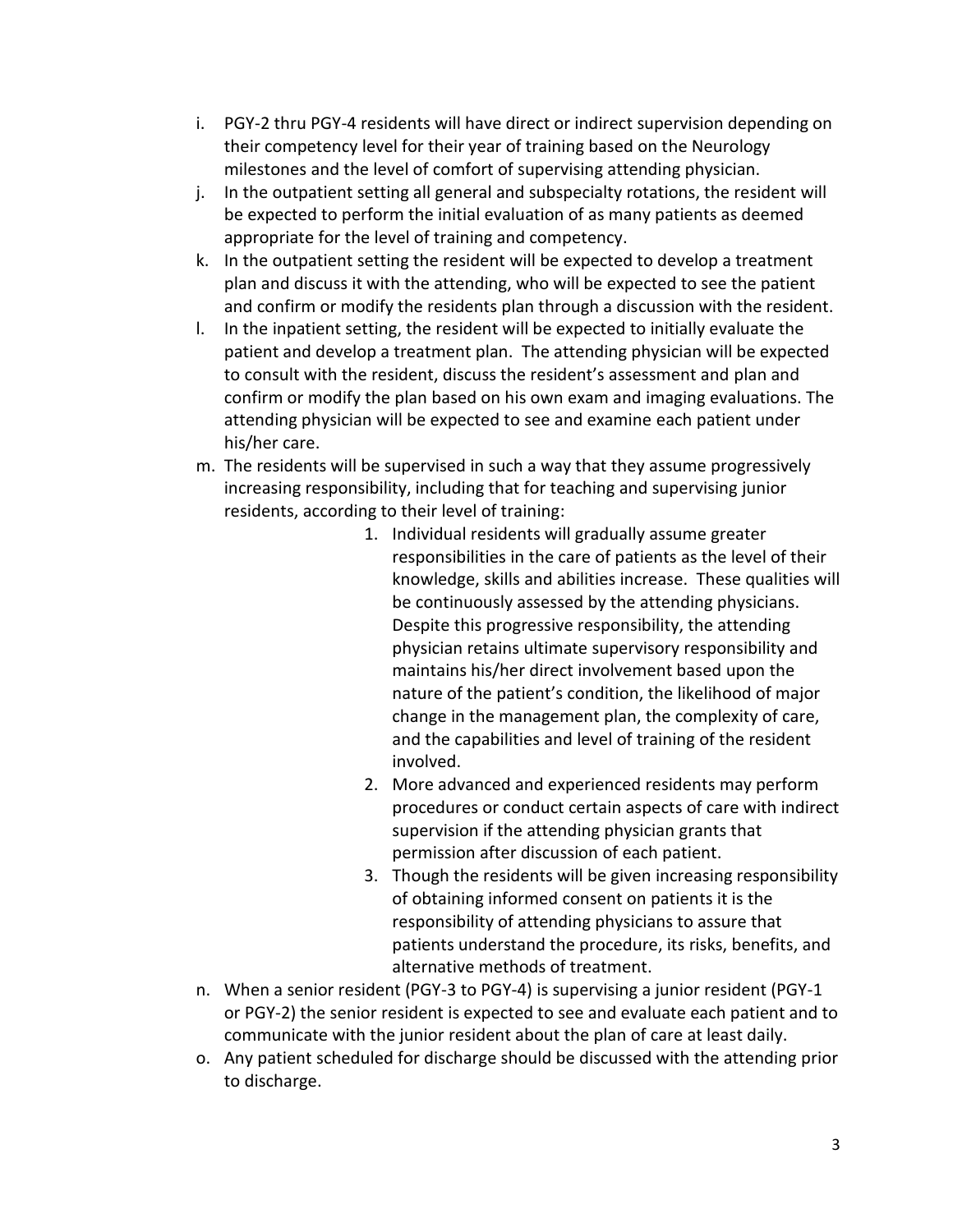- p. Residents may perform minor procedures without direct supervision, with agreement of the attending physician who is responsible for assessing the resident's competence to perform such procedures (e.g., drawing venous blood, peripheral IV catheter) that are typically performed by non-physicians in the hospital.
- q. Residents at all levels of training may act in the best interests of patients in emergency situations subject to subsequent review by the attending physician and the medical staff of the hospital.
- 2. Must communicate circumstances
	- a. Any resident may request the physical presence of an on-call attending at any time and will never be refused. An on-call attending physician will be physically present in the hospital and immediately available for direct supervision at all times.
	- b. Any significant change in a patient's condition must be reported immediately (within 30 minutes maximum but as soon as possible) to the attending physician by the responsible resident. Situations that require immediate notification of the attending physician include:
		- 1. Admission of an unstable patient to the hospital.
		- 2. Unanticipated discharge, including a patient leaving against medical advice.
		- 3. Unexpected death.
		- 4. Need to transfer a patient to an intensive care unit.
		- 5. Transfer of patient to another service of care.
		- 6. Development of clinical problem that requires urgent or emergent consultation.
		- 7. Urgent and emergent situations which includes compartment syndromes, infections and other conditions requiring urgent/emergent interventions.
		- 8. Uncertainty on the part of the resident as to the appropriate plan of care.
	- 3. Neurology Resident Continuity Clinic
		- a. Each patient evaluated by a resident in the ambulatory setting has a member of the medical staff as his/her attending physician who is ultimately responsible for the patient's care. The attending physician is expected to be physically present at the clinical site and readily available during the clinical encounter. The attending physician may not be responsible for the supervision of more than four residents. The attending physician must not have responsibilities other than supervision of the residents while the clinic is in session if more than one resident is being supervised.
		- b. For (PGY-2, PGY-3, and PGY-4) residents the minimum level of supervision that is required is indirect supervision with direct supervision immediately available.